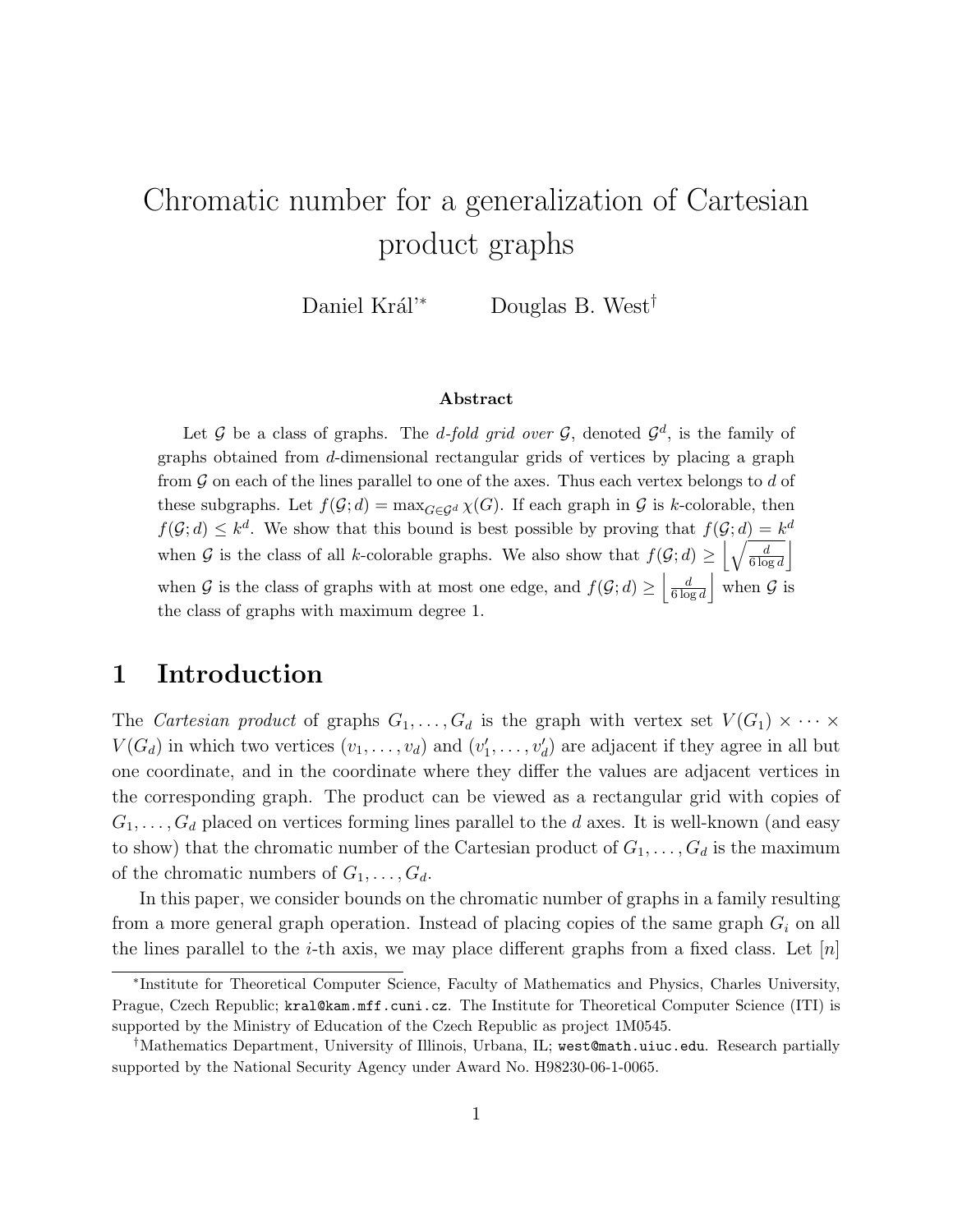denote  $\{1, \ldots, n\}$ . For a class  $G$  of graphs, the *d-fold grid over*  $G$ , denoted  $G^d$ , is the family of all graphs formed by choosing a vertex set of the form  $[n_1] \times \cdots \times [n_d]$  and letting each set of vertices where all but one coordinate is fixed induce a graph from  $\mathcal G$ . For example, a Cartesian product of graphs in  $\mathcal G$  belongs to  $\mathcal G^d$ .

The study of the chromatic number and independence number of graphs in  $\mathcal{G}^d$  is motivated by an application in computational geometry. Frequency assignment problems for transmitters in the plane are modeled by coloring and independence problems on certain graphs (see  $[2, 6]$ ). These graphs arise from sets of points using the Euclidean metric. When such problems are studied using the Manhattan metric (see [4]), results about grid structures give bounds for the number of frequencies needed. Motivated by such problems, Szegedy [13] posed the following open problem at the workshop "Combinatorial Challenges":

What is the maximum chromatic number of a graph  $G \in \mathcal{G}^d$  when G is the class B of all bipartite graphs or when  $\mathcal G$  is the class  $\mathcal S$  of graphs containing at most one edge?

If each graph of  $G$  is k-colorable, then every graph in  $G^d$  has chromatic number at most  $k^d$ , since it is the union of d subgraphs, each of which is k-colorable. In particular, all graphs in  $\mathcal{B}^d$  are  $2^d$ -colorable. We show that this bound is sharp, which is somewhat surprising since Cartesian products of bipartite graphs are bipartite. More generally, let  $f(\mathcal{G}; d)$  $\max_{G \in \mathcal{G}^d} \chi(G)$ . We show that if  $\mathcal G$  is the class of all k-colorable graphs, then  $f(\mathcal G; d) = k^d$ . We prove the existence of  $k^d$ -chromatic graphs in  $\mathcal{G}^d$  probabilistically, but an explicit construction can then be obtained by building, for each n, a graph in  $\mathcal{G}^d$  that is "universal" in the sense that it contains all graphs in  $\mathcal{G}^d$  with vertex set  $[n]^d$ . This settles the first part of Szegedy's question.

Determining  $f(\mathcal{S}; d)$  is more challenging. Since the maximum degree of a graph in  $\mathcal{S}^d$ does not exceed d, and these graphs do not contain  $K_{d+1}$ , Brooks' Theorem [3] implies that each graph in  $\mathcal{S}^d$  is d-colorable (when  $d \geq 3$ ). Also graphs in  $\mathcal{S}^2$  are bipartite, since cycles in such a graph alternate between horizontal and vertical edges.

When d is large, we can use a refinement of Brook's Theorem obtained by Reed et al. [7, 10, 11, 12] to improve the upper bound.

**Theorem 1** (Molloy and Reed [11]). There exists a constant  $D_0$  such that for all  $D \ge D_0$ and k satisfying  $k^2 + 2k < D$ , every graph G with maximum degree D and  $\chi(G) > D - k$ has a subgraph H with at most  $D + 1$  vertices and  $\chi(H) > D - k$ .

Theorem 1 implies that  $f(\mathcal{S}; d) \leq d - \sqrt{d} + o(1)$ . A still better upper bound follows from another result.

Theorem 2 (Johansson [9]). The chromatic number of a triangle-free graph with maximum degree D is at most  $O(D/\log D)$ .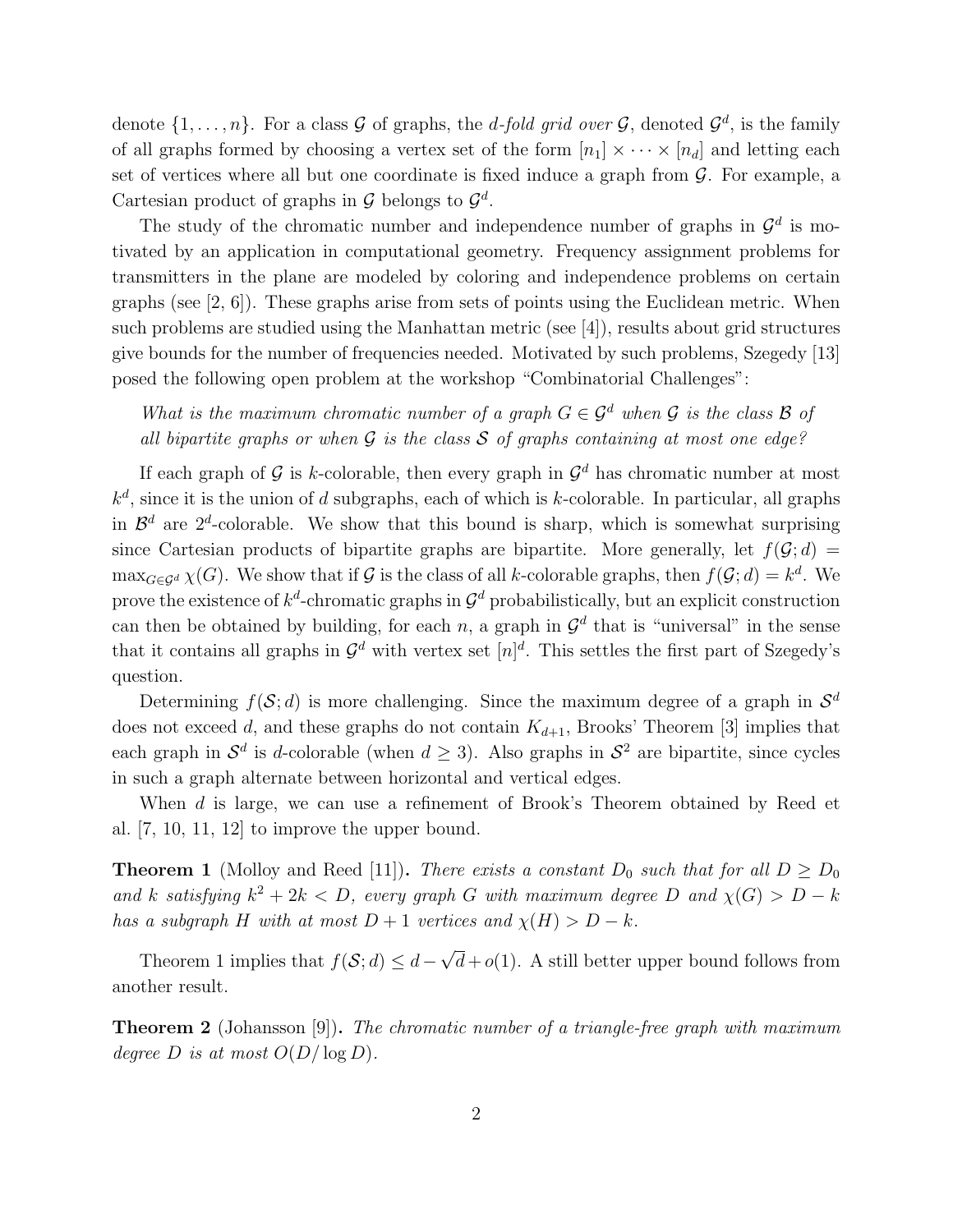This result, which was further strengthened by Alon et al. [1], implies that  $f(\mathcal{S}; d) \in$  $O(d/\log d)$ .

We show that though the graphs contained in  $\mathcal{S}^d$  are very sparse, and it is natural to expect that the graphs contained in  $\mathcal{S}^d$  can be colored just with a few colors,  $f(\mathcal{S}; d) \ge$  $\left|\sqrt{\frac{d}{6\log d}}\right|$ . Our argument is again probabilistic. A similar argument yields  $f(\mathcal{M}; d) \ge$  $\vert$   $\vert$   $\vert$   $\vert$  $\frac{d}{6 \log d}$ , where M is the class of all matchings (i.e., graphs with maximum degree 1). This lower bound is asymptotically best possible, since the discussion above yields  $f(\mathcal{M}; d) \in$  $O(d/\log d)$ .

# 2 Preliminaries

In this section, we make several observations used in the proofs of our subsequent lower bounds on  $f(\mathcal{G}; d)$  for various  $\mathcal{G}$ . We start by recalling the Chernoff Bound, an upper bound on the probability that a sum of independent random variables deviates greatly from its expected value (see [8] for more details).

**Proposition 3.** If X is a random variable equal to the sum of N independent identically distributed 0, 1-random variables having probability p of taking the value 1, then the following holds for every  $0 < \delta \leq 1$ :

$$
\text{Prob}(X \ge (1+\delta)pN) \le e^{-\frac{\delta^2 pN}{3}} \quad \text{and} \quad \text{Prob}(X \le (1-\delta)pN) \le e^{-\frac{\delta^2 pN}{2}}.
$$

Next, we establish two technical claims. We begin with a standard bound on the number of subsets of a certain size.

**Proposition 4.** For  $\alpha > 2$ , the number of N/ $\alpha$ -element subset of an N-element set is at  $most\ 2^{\frac{N}{\alpha}(1+\log \alpha)}.$ 

*Proof.* An N-element set has  $\binom{N}{N/\alpha}$  subsets of size  $N/\alpha$ . It is well known, see e.g. [5], that  $\binom{N}{N/\alpha} \leq 2^{N \cdot H(1/\alpha)}$ , where  $H(p) = -p \log p - (1-p) \log(1-p)$  ( $H(p)$  is called the entropy function). A simple calculation yields the upper bound:

$$
\binom{N}{N/\alpha} \le 2^{N \cdot (\frac{1}{\alpha} \log \alpha + \frac{\alpha - 1}{\alpha} \log \frac{\alpha}{\alpha - 1})} \le 2^{N \cdot (\frac{1}{\alpha} \log \alpha + \frac{\alpha - 1}{\alpha} \cdot \frac{1}{\alpha - 1})} \le 2^{\frac{N}{\alpha}(1 + \log \alpha)}
$$

The second claim is a straightforward upper bound on a certain type of product of expressions of the form  $(1 - \varepsilon)$ :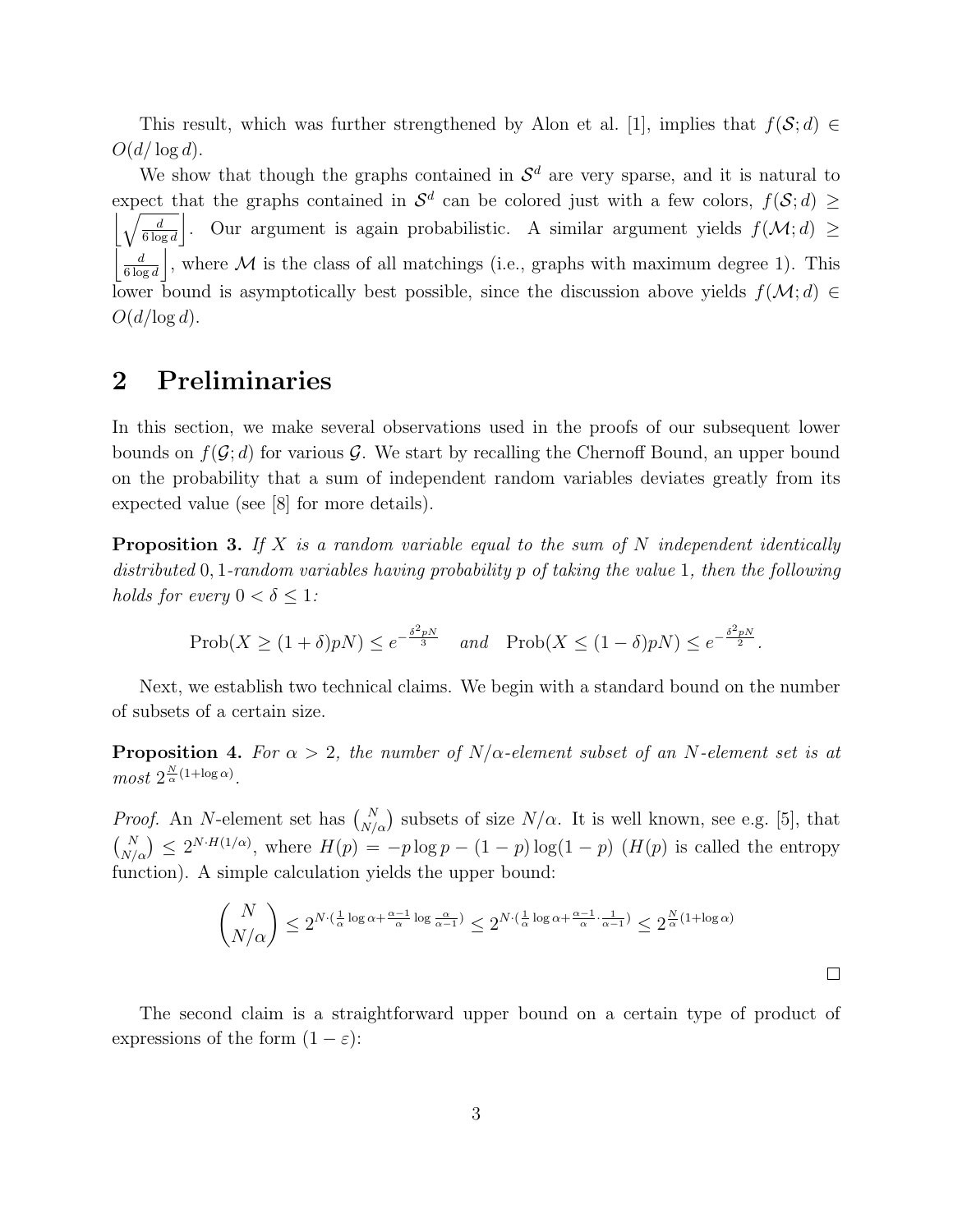**Proposition 5.** If  $a_1, \ldots, a_m$  are nonnegative integers with sum n, then

$$
\prod_{i=1}^{m} \left( 1 - \binom{a_i}{2} \frac{1}{x} \right) \le \left( 1 - \frac{1}{x} \right)^{n-m}
$$

for any positive real x such that  $x \leq {max_i a_i \choose 2}$ .

*Proof.* Since  $\sum a_i = n$ , it suffices to show that

$$
\left(1 - \binom{a}{2} \frac{1}{x}\right) \le \left(1 - \frac{1}{x}\right)^{a-1} \tag{1}
$$

for every nonnegative integer a. If  $a \leq 1$ , then the left side of (1) is 1 and the right side is at least 1. If  $a \geq 2$ , then (1) follows (by setting  $k = a - 1$ ) from the well-known inequality

$$
1 - \frac{k}{x} \le \left(1 - \frac{1}{x}\right)^k,
$$

which holds whenever  $0 \leq k \leq x$ .

### 3 Products of  $k$ -colorable graphs

In this section, we prove that  $f(\mathcal{B}; d) = 2^d$ . Note again that after the probabilistic proof of existence, we can construct such graphs explicitly as explained in Introduction. Even so, the argument that they are not  $(2<sup>d</sup> - 1)$ -colorable remains probabilistic. We prove the result in the more general setting of k-colorable graphs.

**Theorem 6.** For  $d, k \in \mathbb{N}$ , the d-fold grid over the class of k-colorable graphs contains a graph with chromatic number  $k^d$ .

*Proof.* The claim holds trivially if  $d = 1$ , so we assume  $d \geq 2$ . The integers k and d are fixed, and N is a large integer to be chosen in terms of k and d. Consider the set  $[N]^d$ . For each  $v \in [N]^d$ , define a random d-tuple  $X(v)$  such that  $X(v)_i$  takes each value in [k] with probability  $1/k$ , and the d coordinate variables are independent. Generate a graph G with vertex set  $[N]^d$  by making two vertices u and v adjacent if they differ in exactly one coordinate and  $X(u)_\ell \neq X(v)_\ell$ , where  $\ell$  is the coordinate in which u and v differ.

By construction, any set of vertices in  $G$  that all agree outside a fixed coordinate induce a complete multipartite graph with at most  $k$  parts. Hence  $G$  is in the d-fold grid over the k-colorable graphs. It will suffice to show that almost surely (as N tends to infinity)  $G$  does not have an independent set with more than  $\frac{N^d}{k^d-0.5}$  vertices. This yields  $\chi(G) \geq k^d$ , since otherwise some color class would be an independent set of size at least  $\frac{N^d}{k^d-1}$ .

 $\Box$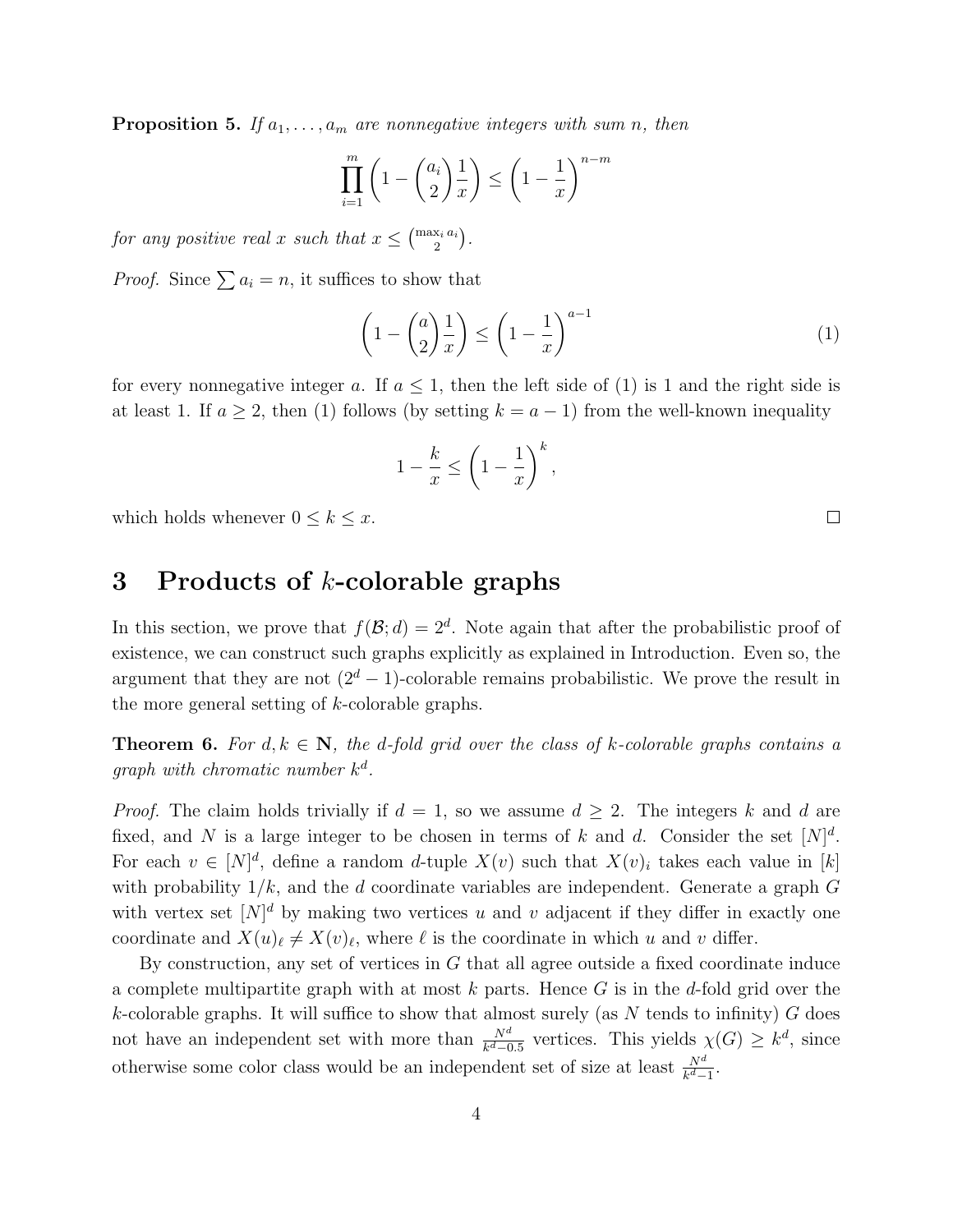For an independent set A in G, let the shade of A be the function  $\sigma: [d] \times [N]^{d-1} \to [k]$ defined as follows. For  $z = (\ell; i_1, \ldots, i_{\ell-1}, i_{\ell+1}, \ldots, i_d) \in [d] \times [N]^{d-1}$ , consider the vertices in A of the form  $(i_1, \ldots, i_{\ell-1}, j, i_{\ell+1}, \ldots, i_d)$ . By the construction of G, the value of  $X(v)_\ell$  is the same for each such vertex v, since vertices of A are nonadjacent. Let this value be  $\sigma(z)$ . If there is no vertex of A with this form, then let  $\sigma(z) = 1$ .

The union of independent sets with the same shade is an independent set. Hence for each function  $\sigma$  there is a unique maximal independent set in G with shade  $\sigma$ ; denote it by  $A_{\sigma}$ . In order to have  $v \in A_{\sigma}$ , where  $v = (i_1, \ldots, i_d)$ , the random variables  $X(v)_1, \ldots, X(v)_d$  must satisfy  $X(v)_{\ell} = \sigma(\ell; i_1, \ldots, i_{\ell-1}, i_{\ell+1}, \ldots, i_d)$ . Hence each v lies in  $A_{\sigma}$  with probability  $k^{-d}$ .

As a result, the expected size of  $A_{\sigma}$  is  $(N/k)^d$ . Since the variables  $X(v)_{\ell}$  are independent for all v and  $\ell$ , we can bound the probability that  $|A_m| \geq \frac{N^d}{k^d - 0.5}$  using the Chernoff Bound (Proposition 3). Applied with  $\delta = \frac{1}{2k^d}$  $\frac{1}{2k^d-1}$ , this yields

$$
\text{Prob}\left(|A_m| \ge \frac{N^d}{k^d - 0.5}\right) \le e^{-\frac{N^d}{3(2k^d - 1)^2 k^d}} \le e^{-\frac{N^d}{12k^{3d}}}.
$$

Since there are  $k^{dN^{d-1}}$  possible shades, the probability that some independent set has more than  $\frac{N^d}{k^d-0.5}$  vertices is at most  $k^{dN^{d-1}} \cdot e^{-N^d/12k^{3d}}$ , and we compute

$$
k^{dN^{d-1}} \cdot e^{-N^d/12k^{3d}} = e^{\log k dN^{d-1} - N^d/12k^{3d}} \to 0.
$$

If N is sufficiently large in terms of k and d, then the bound is less than 1, and there exists such a graph G with no independent set of size at least  $\frac{N^d}{k^d-0.5}$ .  $\Box$ 

# 4 Products of single-edge graphs

In this section, we prove the lower bound for the d-fold grid over the class of graphs with at most one edge.

**Theorem 7.** For 
$$
d \ge 2
$$
, there exists  $G \in S^d$  such that  $\chi(G) \ge \left\lfloor \sqrt{\frac{d}{6 \log d}} \right\rfloor$ .

*Proof.* Let  $k = \left\lfloor \sqrt{\frac{d}{6 \log d}} \right\rfloor$ . For  $k \leq 2$ , the conclusion is immediate. Hence, we assume  $k \geq 3$ . We generate a graph G with vertex set  $[2k]^d$ . For  $(\ell; i_1, \ldots, i_{\ell-1}, i_{\ell+1}, \ldots, i_d) \in$  $[d] \times [2k]^{d-1}$ , choose a random pair of distinct integers j and j' from [2k], and make the vertices  $(i_1,\ldots,i_{\ell-1},j,i_{\ell+1},\ldots,i_d)$  and  $(i_1,\ldots,i_{\ell-1},j',i_{\ell+1},\ldots,i_d)$  adjacent in G. The choices of j and j' are independent for all elements of  $[d] \times [2k]^{d-1}$ .

Since  $G \in \mathcal{S}^d$ , its chromatic number is at most d. To show that  $\chi(G)$  is at least k with positive probability, it suffices to show that with positive probability, G has no independent set of size at least  $(2k)^d/k$ .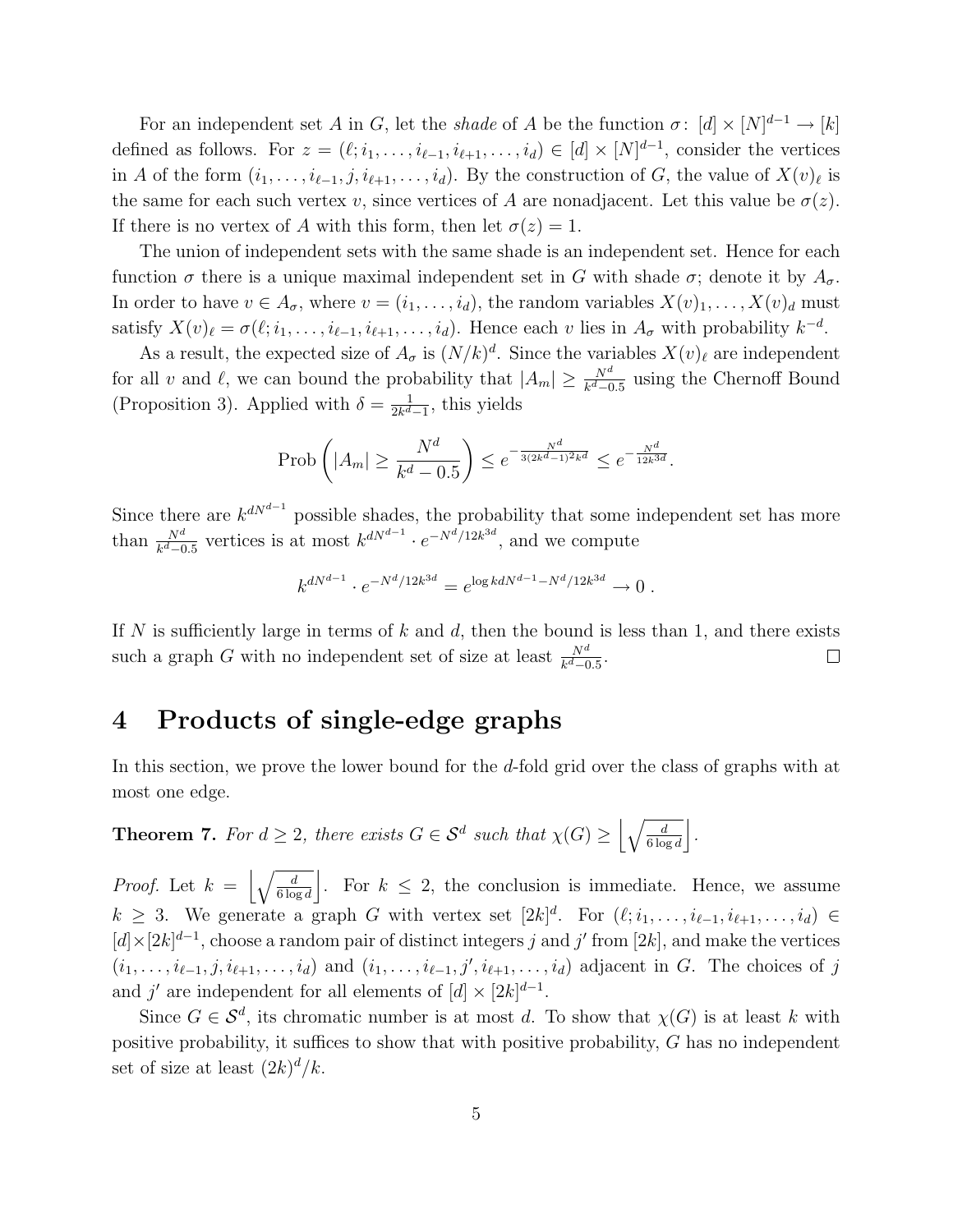Consider a set A in  $V(G)$  with size  $(2k)^d/k$ ; we bound the probability that A is an independent set in G. Again we think of an element z in  $[d] \times [2k]^{d-1}$  as designating a line in  $[2k]^d$  parallel to some axis. Let  $A[z]$  be the intersection of A with this line. By the construction of G, the probability that some two vertices in  $A[z]$  are adjacent in G is

$$
1 - \binom{|A[z]|}{2} / \binom{2k}{2},
$$

which is at most  $1 - \binom{|A[z]|}{2}$  $\binom{\lfloor z \rfloor}{2} \frac{1}{2k}$  $\frac{1}{2k^2}$ . By applying Proposition 5 with  $x = 1/2k^2$ ,  $n = |A| \ge \frac{(2k)^d}{k} =$  $2(2k)^{d-1}$ , and  $m = (2k)^{d-1}$ , we conclude that the probability of all subsets of A lying along lines in a particular direction being independent in G is at most

$$
\prod_{z \in \{\ell\} \times [2k]^{d-1}} \left(1 - \binom{|A[z]|}{2} \frac{1}{2k^2} \right) \le \left(1 - \frac{1}{2k^2}\right)^{(2k)^{d-1}}
$$

.

.

Let p be the probability that A is an independent set in  $G$ . Since the edges in each of the  $d$  directions are added to  $G$  independently,

$$
p \le \left(1 - \frac{1}{2k^2}\right)^{d(2k)^{d-1}} \le e^{-\frac{d(2k)^{d-1}}{2k^2}} \le e^{-2d(2k)^{d-3}} \le 2^{-2d(2k)^{d-3}}
$$

We want to show that with positive probability, G has no independent set of size  $(2k)^d/k$ . Let M be the number of subsets of  $V(G)$  with size  $(2k)^d/k$ . By Proposition 4,

$$
M \le 2^{\frac{(2k)^d}{k} \cdot (1 + \log k)} \le 2^{2(2k)^{d-1} \cdot (1 + \log k)} \le 2^{3(2k)^{d-1} \log k}.
$$

Therefore, we bound the probability that G has an independent set of size  $(2k)^d/k$  by the following computation:

$$
2^{3(2k)^{d-1}\log k} \cdot 2^{-2d(2k)^{d-3}} = 2^{2(2k)^{d-3}(6k^2\log k - d)} < 1.
$$

The last inequality uses the fact that  $6k^2 \log k - d$  is negative, by the choice of k. We conclude that some such graph G has no independent set of size at least  $(2k)^d/k$ .  $\Box$ 

### 5 Products of matchings

Finally, we consider the d-fold grid over the class  $\mathcal M$  of matchings.

**Theorem 8.** For  $d \geq 2$ , there exists  $G \in \mathcal{M}^d$  such that  $\chi(G) \geq \left| \frac{d}{6 \log n} \right|$  $\frac{d}{6\log d}\bigg|.$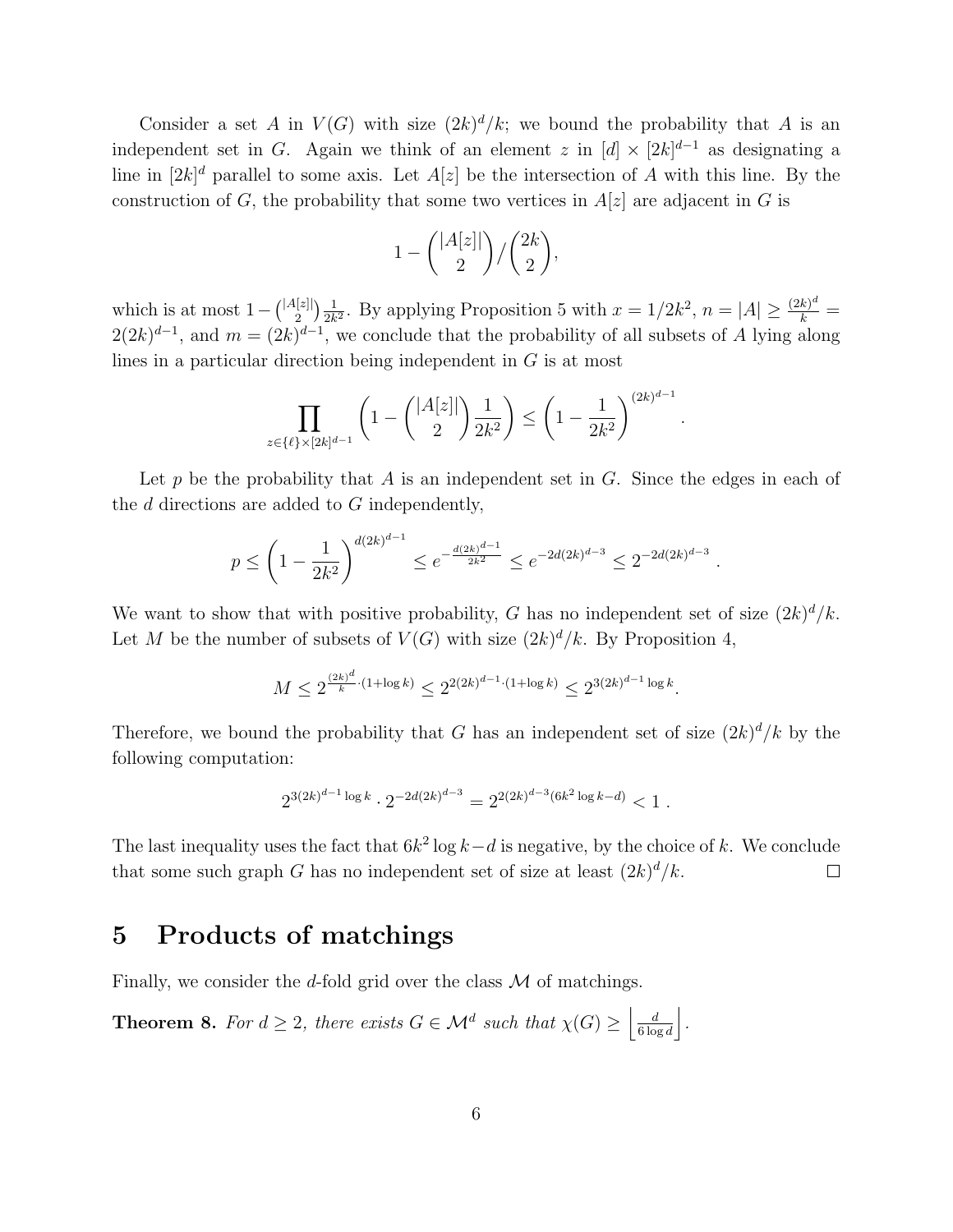Proof. As the proof is similar to the proof of Theorem 7, we will give less detail and focus on the differences between the proofs. Set  $k = \frac{d}{6 \log n}$  $\frac{d}{6 \log d}$  and assume  $k \geq 3$ . We randomly generate a graph G with vertex set  $[2k]^d$ . As before an element z in  $[d] \times [2k]^{d-1}$  designates a line in  $[2k]^d$  parallel to some axis. We place a random perfect matching on the  $2k$  vertices in each such line. Hence, the resulting graph  $G$  is d-regular. It suffices to show that with positive probability, G has no independent set of size at least  $(2k)^d/k$ .

Consider a set A in  $V(G)$  with size  $(2k)^d/k$ ; we bound the probability that A is an independent set in G. Let  $A[z]$  be the intersection of A with a line designated by  $z \in \mathbb{R}$  $[d] \times [2k]^{d-1}$ . Let X be the random variable that is the number of edges in G induced by  $A[z]$ . By the construction of G, we have  $E(X) = \frac{1}{2k-1} \binom{|A[z]|}{2}$  $\binom{[z]}{2}$ . When X is a nonnegative integer-valued random variable,  $\text{Prob}[X \geq 1] \geq \frac{\mathbb{E}(X)}{\max(X)}$  $\frac{E(X)}{\max(X)}$ . Since  $A[z]$  cannot induce more than  $|A[z]|/2$  edges, we bound the probability p that  $A[z]$  contains an edge by computing

$$
p \ge \frac{\frac{1}{2k-1} {|\mathcal{A}[z]| \choose 2}}{|\mathcal{A}[z]|/2} = \frac{|\mathcal{A}[z]| - 1}{2k - 1} \ge \frac{|\mathcal{A}[z]| - 1}{2k}.
$$

Let  $q_{\ell}$  denote the probability that all subsets of A lying along lines in direction  $\ell$  are independent (each such line consists of d-tuples that agree outside the ℓth coordinate). We compute

$$
q_\ell \leq \prod_{z \in \{\ell\} \times [2k]^{d-1}} \left(1 - \frac{|A[z]| - 1}{2k} \right) \leq \prod_{z \in \{\ell\} \times [2k]^{d-1}} e^{-\frac{|A[z]| - 1}{2k}} = e^{-\frac{(2k)^d / k - (2k)^{d-1}}{2k}} = e^{-(2k)^{d-2}}.
$$

The probability  $P$  that  $\overline{A}$  is independent can now be bounded as follows:

$$
P \le e^{-d(2k)^{d-2}} \le 2^{-d(2k)^{d-2}}
$$

Finally, an upper bound on the probability that G has an independent set of size  $(2k)^d/k$  is obtained by multiplying the bound on P and the bound on the number of  $(2k)^d/k$ -element subsets of vertices from Proposition 4.

$$
2^{3(2k)^{d-1}\log k} \cdot 2^{-d(2k)^{d-2}} = 2^{(2k)^{d-2}(6k\log k - d)} < 1.
$$

.

# Acknowledgement

This research was conducted during the DIMACS, DIMATIA and Renyi tripartite workshop "Combinatorial Challenges" held in DIMACS in April 2006; we thank the DIMACS center for its hospitality. We also thank Stephen Hartke and Hemanshu Kaul for participating in lively early discussions at DIMACS about the problem.